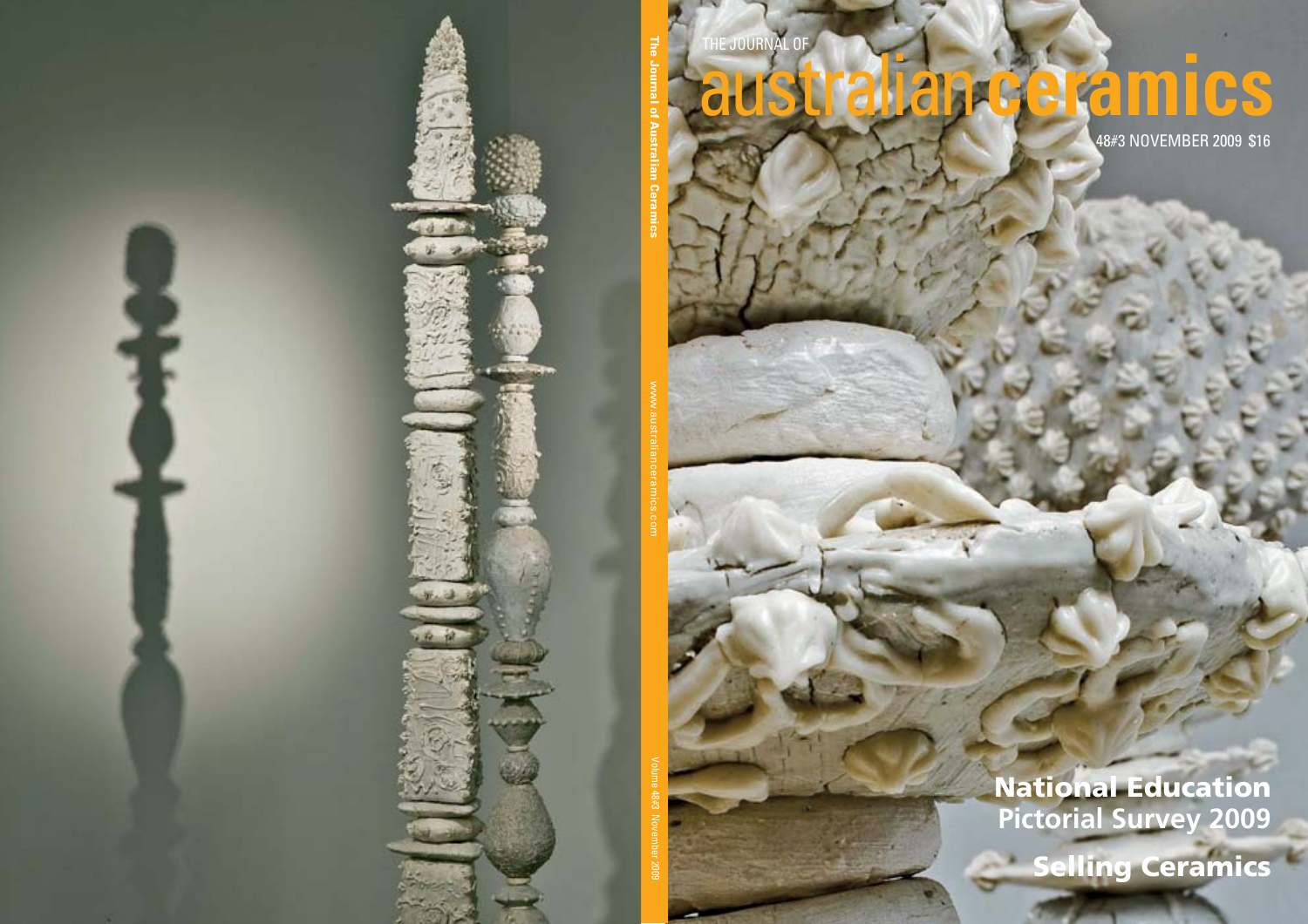

*Sweet Tooth* installation, Centre of Contemporary Arts, Cairns QLD, 2008, hay clay, engobe, cone 6, assemblage, maximum h.250cm, minimum h.200cm, w.36cm, d.36cm, photo: David Campbell

## **Barbecued Clay. Yum!**

## **Jenny Valmadre** cuts corners with recycled clay

There are a few things about working with clay that many, if not all, potters loathe. The recycling of clay with the slaking, kneading and wedging requires a much stronger work ethic than I have. Then there's the separating of different bodies into different bins. I often end up with that mystery bucket of sludge – is it white earthenware or white stoneware? I hide and stockpile clay for recycling with the strategy of 'out of site, out of mind'. The construction and removal of armatures for large-scale sculpture has bothered me for years. It is the time-consuming and not particularly creative process of rebuilding and repairing the work, once the armature has been removed, that I find so irksome. Then there are the methodical building processes like coiling or slab-building, processes that require meticulous attention to the maintenance of consistent thickness, joining, drying and firing.

This mass of dos, don'ts, whatnots and maybes, can make it a long journey before you get to the good stuff – spontaneity and creativity. I wanted to easily recycle clay, to sculpt without the constraints of armatures, body thickness or any concern for bad joining, the introduction of air pockets, slow drying or slow firing cycles.

The term 'barbecue clay' came from desire and necessity. How do I take advantage of my stashes of clay waiting to be recycled? There were no more guilt-free hiding places left. How could I use all the waste clay (contaminated with plaster) from mould making?

My line of research started with this common problem – recycling. After using my extensive supply, I collected waste clay from educational institutes and many potters generously donated their 'shame collections' of mixed un-recycled clays.



*Sweet Tooth* installation (detail); photo: David Campbell

Damp clay was broken up, dried out and slaked, exhausting my work ethic and labour commitment to recycling. Iron-bearing clay was mixed with white, earthenware with porcelain, raku of all kinds with paper clay; even the contaminated clay from mould making was included in the mix. These different bodies were blended with a drill and mixed to a consistency similar to concrete slurry. With a binload of a mixed blend of bodies, I settled on a firing temp of cone 6 (around 1220ºC).

I had my clay, but how was I going to use it without drying, kneading and wedging? How was I going to sculpt it without agonising over thickness, coils, slabs or armatures? How was I going to fire it without extended drying times, water to steam problems and long firing cycles? The first solution was to use the clay as slurry, work it like a plasterer would over an armature that would burn out. This resulted in fragile work that was prone to blowing (if fired fast) and it also required drying prior to firing.

Working with the slurry was a part solution, as no drying, kneading or wedging was required, however its application was the challenge. The solution seemed to be making the clay itself the armature, working solid and stiffening it as I went. To do this I needed to reduce the shrinkage rate and increase the openness of the body to deal with the abundance of steam caused by force-drying wet clay.

I started by adding bagasse (sugar cane pulp) and wheaten chaff (horse feed) to the clay slurry. Both materials made the slurry clay malleable, but because bagasse and chaff have a short fiber length they reduced the plasticity along with the wet and dry strength of the body. Basically, the mixture still required an armature to hold a form in a wet state, and it broke easily once dry. Test pieces were made with inconsistencies in thickness to examine the mixture's ability to survive steaming and thermal shifts. Wonderfully, none required drying and they fired wet and fast with out any losses. Even the small amounts of plaster caused no problem; the burnout was excellent and the structures robust and light. Both materials created decent avenues for the steam release regardless of thickness and the organic burnout opened the body sufficiently to give the flexibility required to withstand the thermal stresses of